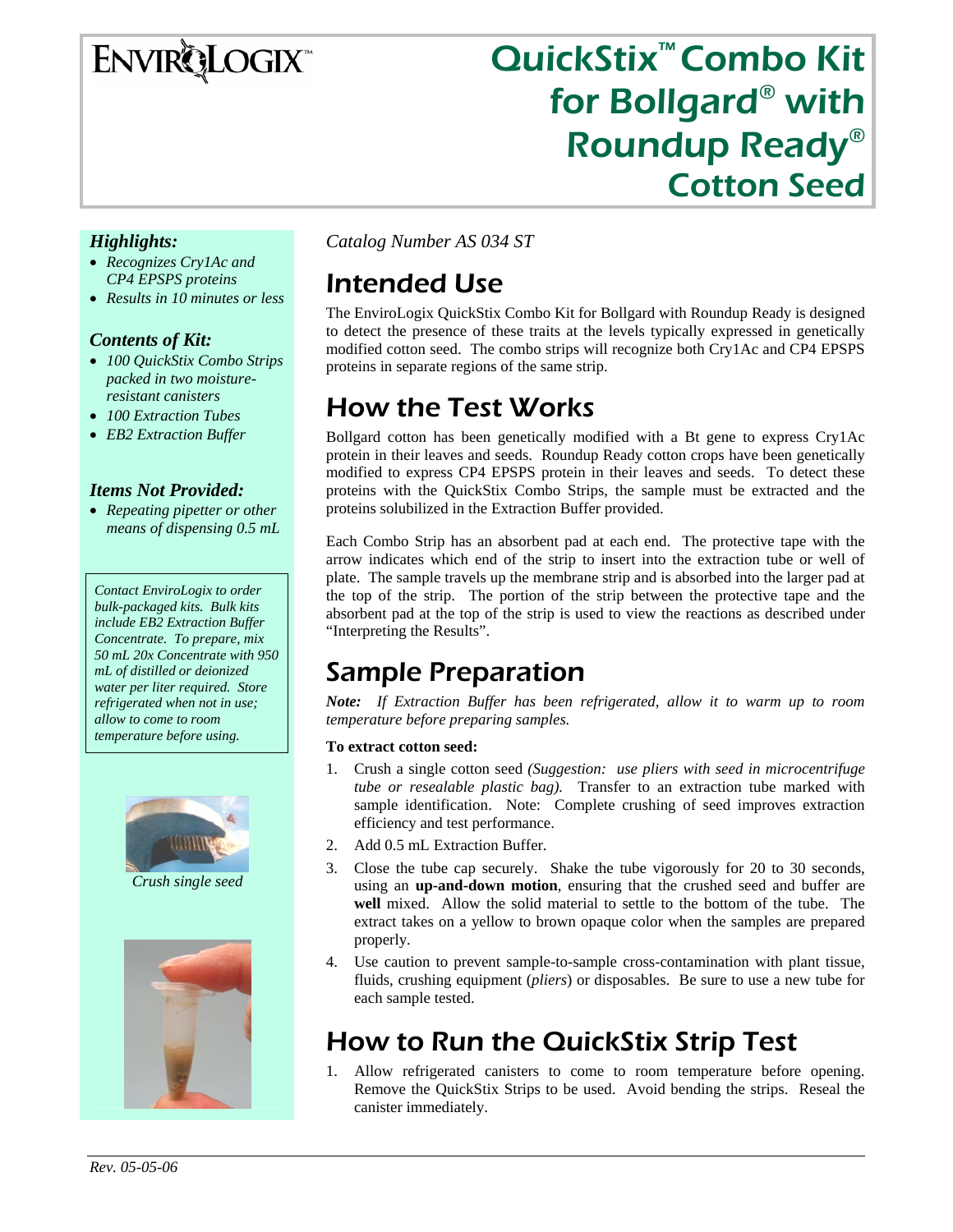- 2. Place the strip into the cotton seed extract. The sample will travel up the strip. Use a rack to support multiple tubes if needed.
- 3. Allow the strip to develop for 10 minutes before making final assay interpretations. Positive sample results may become obvious much more quickly.
- 4. To retain the strip, cut off and discard the bottom section of the strip covered by the arrow tape.

*Interpretation Guide* 

Control Cry1Ac Roundup Ready Avery Let Britis

**CONTRACT** 

 $(+)$  RR

 $\frac{1}{8(+)}$  RR

**EXAMPLE OF STREET** 

Weyl at this

# Interpreting the Results

Development of the Control Line within 10 minutes indicates that the strip has functioned properly. Any strip that does not develop a Control Line should be discarded and the sample re-tested using another strip.

**One Line** – If the extract is from a negative sample, the strip will only show the Control Line. Development of the Control Line within 10 minutes indicates that the strip has functioned properly. Any strip that does not develop a Control Line should be discarded, and the sample re-tested using another strip.

**Three Lines** – If the extract is from a sample containing both Cry1Ac and CP4 EPSPS proteins, a total of

three lines will appear. A Test Line for extracts containing Cry1Ac protein will appear about 5 mm below the Control Line. A Test Line for extracts containing CP4 EPSPS protein will appear about 10 mm below the Control Line and approximately 5 mm below the Cry1Ac Test Line.

**Two Lines** – If the extract contains either CP4 EPSPS or Cry1Ac proteins, the strip will develop two lines. To identify the positive Test Line, compare the strip to the Interpretation Guide. Extracts containing Cry1Ac protein will exhibit a Test Line about 5 mm below the Control Line; extracts containing CP4 EPSPS protein will exhibit a Test Line about 10 mm below the Control Line.

# Kit Storage

This Kit can be stored at room temperature, or refrigerated for a longer shelf life. Please note the shelf life on the kit label for each storage temperature. The kit may be used in field applications; however, prolonged exposure to high temperatures may adversely affect the test results. Do not open the desiccated canister until ready to use the test strips.

# Precautions and Notes

- This kit is designed for screening for presence or absence only and is not meant to be quantitative.
- This product is currently not applicable for use in any other crop than cotton.

*Any clearly discernible pink Test Line is considered positive.* 

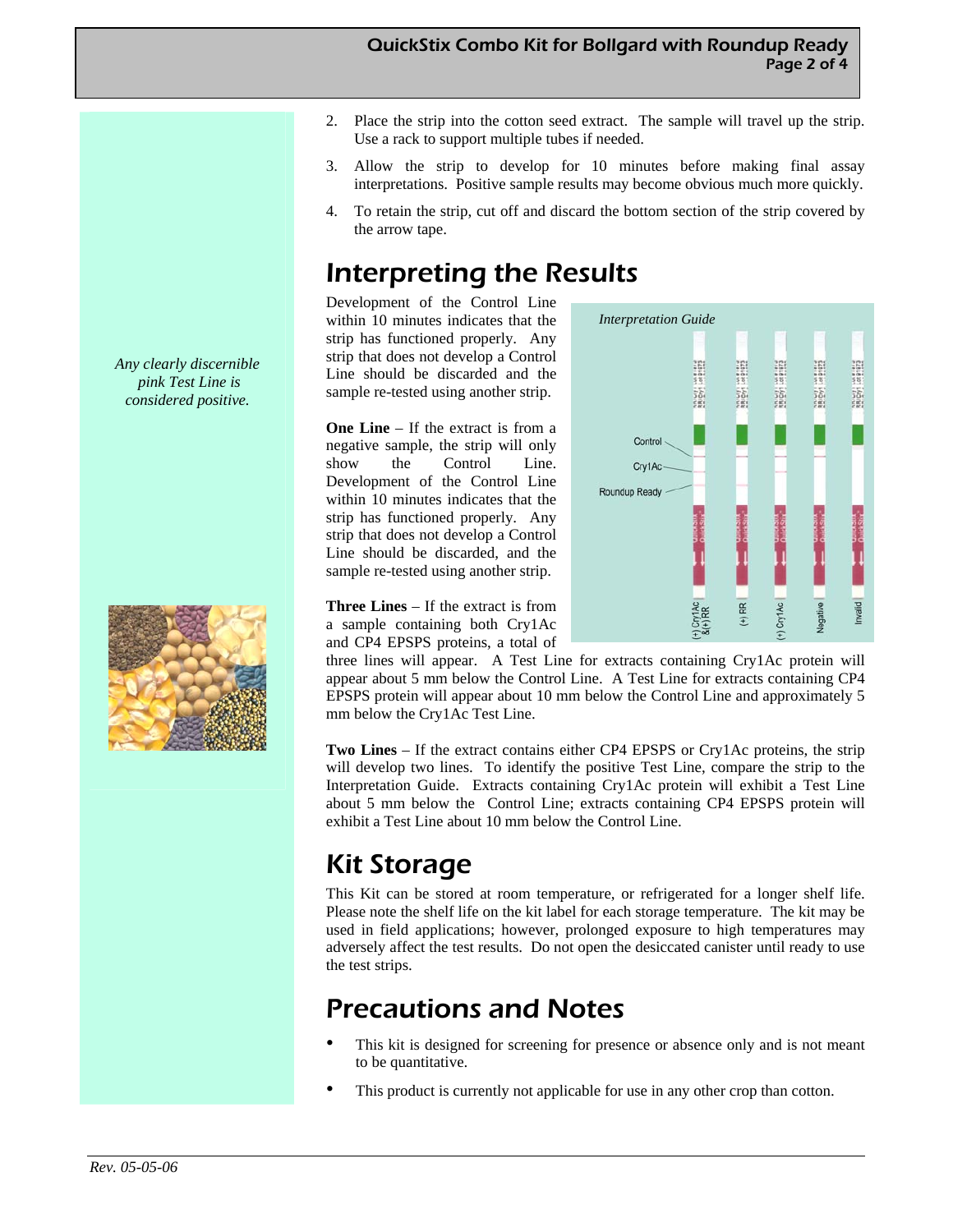- As with all tests, it is recommended that results be confirmed by an alternate method when necessary.
- The assay has been optimized to be used with the protocol provided in the kit. Deviation from this protocol may invalidate the results of the test.
- The results generated through the proper use of this kit reflect the condition of the working sample directly tested. Extrapolation as to the condition of the originating lot from which the working sample was derived should be based on sound sampling procedures and statistical calculations which address random sampling effects, non-random seed lot sampling effects, and assay system uncertainty. A negative result obtained when properly testing the working sample does not necessarily mean the originating lot is entirely negative for the analyte or protein in question.
- A negative result with this kit does not mean that the sampled tissue has not been otherwise genetically modified.
- A strong positive result may safely be interpreted in as little as 5 minutes after sample addition. It is not safe, however, to conclude that a sample is negative before a full 10 minutes has elapsed.
- Protect all components from hot or cold extremes of temperature when not in use. Do not leave in direct sunlight or in vehicle.